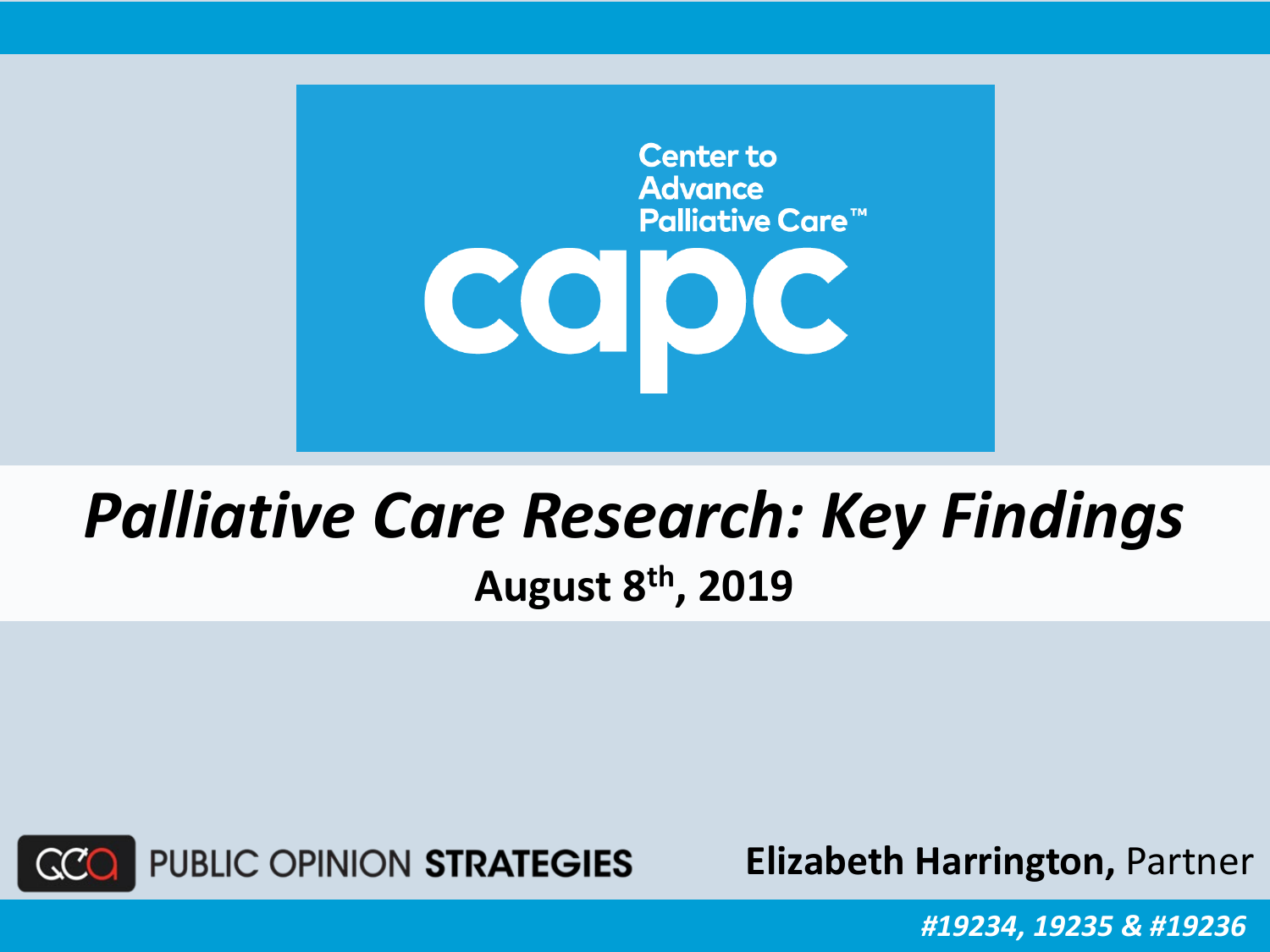## **Methodology:**

Public Opinion Strategies conducted three national surveys in June 2019 on behalf of CAPC (Note: The Physician survey results are not included in this deck) :

- **National telephone survey** among N=800 adults ages 25+ with an oversample of adults ages 65+ to reach an N=347 of this audience (June 8-13, 2019)
- **National online survey** among N=252 patients with serious illness and N=262 family caregivers of patients with serious illness (June 12-24, 2019)
- **National online survey** among N=317 physicians who treat patients with serious illness (N=207 hospital-based physicians/N=110 nonhospital-based physicians) (June 18-27, 2019)

Trend data is shown among adults ages 25+ and ages 65+ from a national telephone survey conducted in April 2011 on behalf of CAPC.

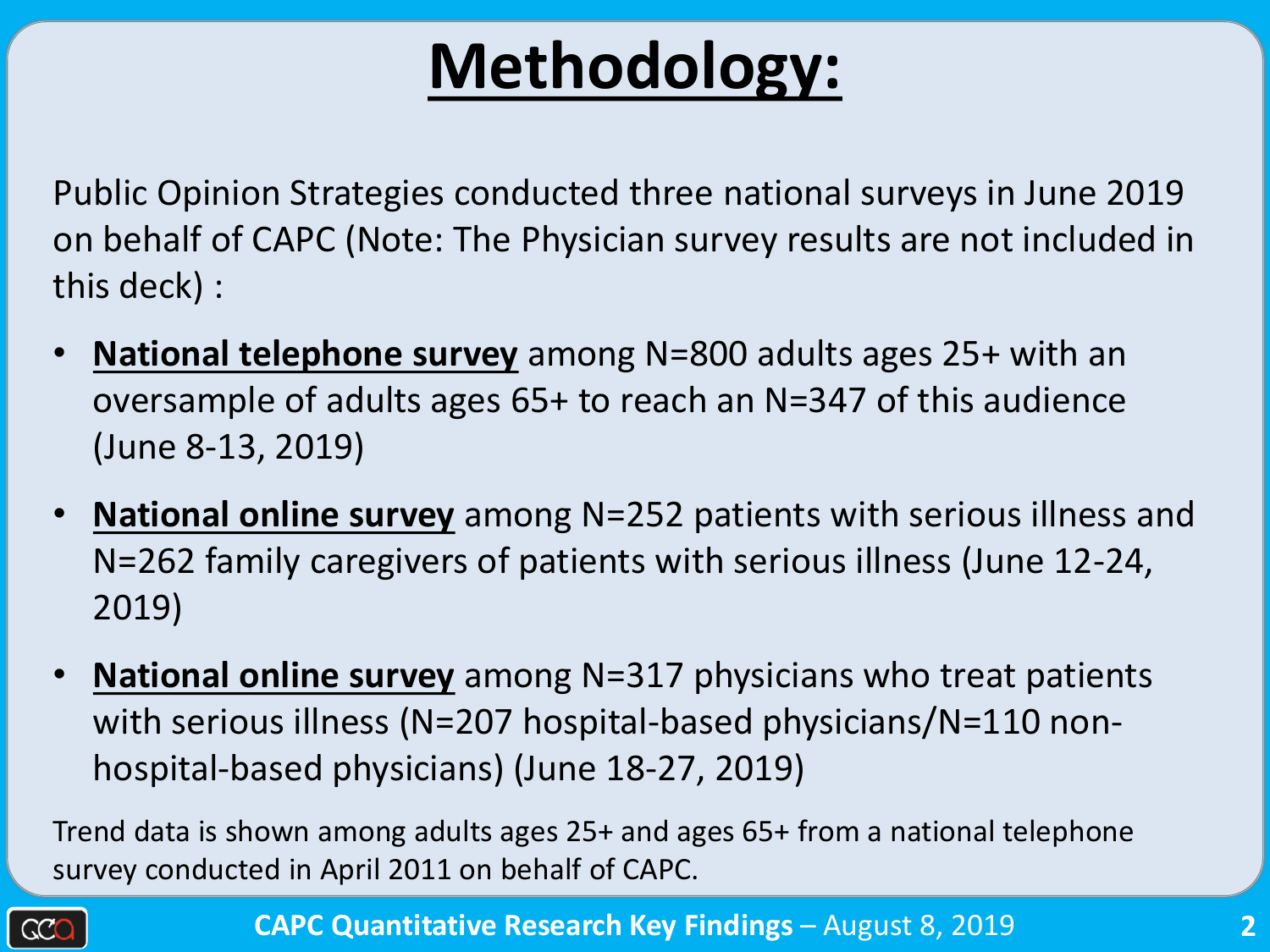# **Key Findings: Consumer Populations**



**CAPC Quantitative Research Key Findings** – August 8, 2019 **3**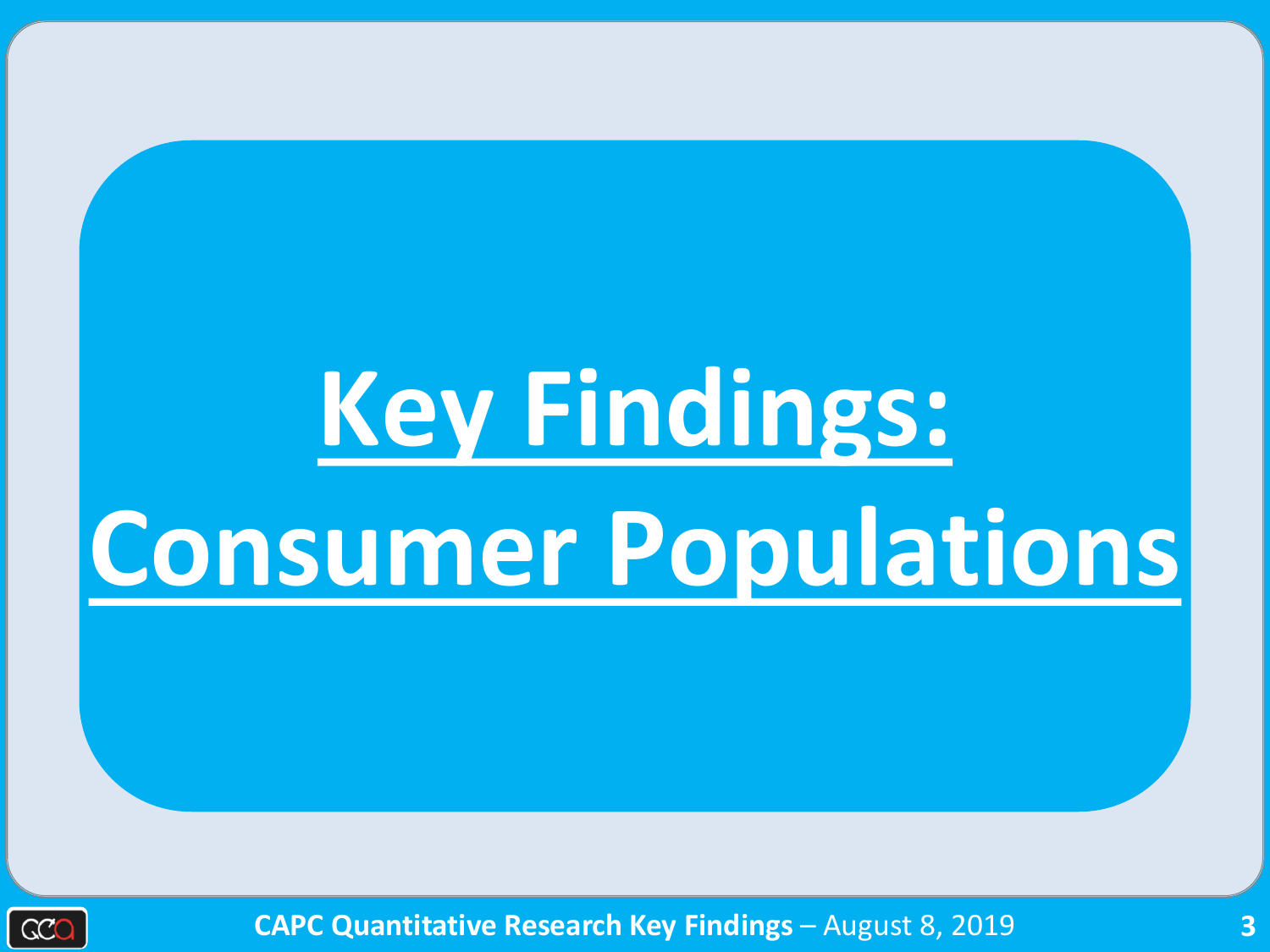#### **Palliative care is still relatively unknown among the general public.**

|                                                                                                       |                   |                        | Adults Ages 25+ Adults Ages 65+ |      |  |
|-------------------------------------------------------------------------------------------------------|-------------------|------------------------|---------------------------------|------|--|
| <b>PALLIATIVE CARE IMAGE RATING</b><br>(Scale: 1=very unfavorable,<br>50=neutral, 100=very favorable) |                   | <b>Palliative Care</b> | <b>Palliative Care</b>          |      |  |
|                                                                                                       | 2011<br>2019      |                        | 2011                            | 2019 |  |
| <b>Mean</b>                                                                                           | 57                | 60                     | 62                              | 62   |  |
| <b>Not Able to Rate</b>                                                                               | 38%<br>50%<br>42% |                        | 42%                             |      |  |

*For each term, please rate your overall impression using a scale of zero to one hundred, where zero means you have a very unfavorable opinion of it and one hundred means you have a very favorable opinion of it and fifty is neutral.*



**CAPC Quantitative Research Key Findings** – August 8, 2019 **4**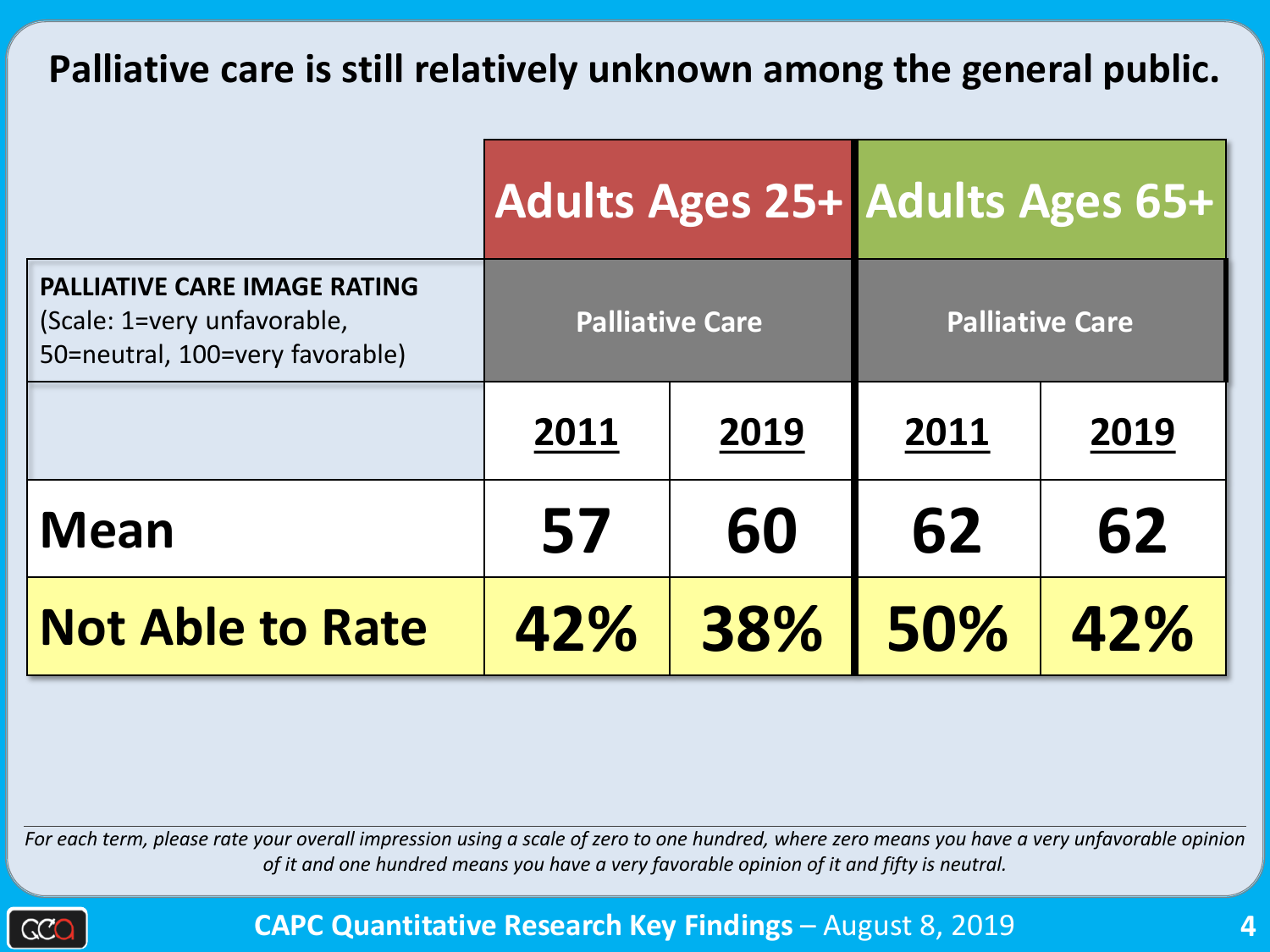#### **Overall initial impressions of palliative care are positive to neutral. Patients and caregivers report higher levels of familiarity than the general public audiences.**

| <b>PALLIATIVE CARE IMAGE RATING</b><br>(Scale: 1=very unfavorable, 50=neutral,<br>100=very favorable) | <b>Adults Ages Adults Ages</b><br>$25+$ | $65+$ | <b>Patients</b> | <b>Caregivers</b> |
|-------------------------------------------------------------------------------------------------------|-----------------------------------------|-------|-----------------|-------------------|
| <b>Mean</b>                                                                                           | 60                                      | 62    | 59              | 57                |
| % Rating 80-100                                                                                       | 19%                                     | 21%   | 29%             | 24%               |
| <b>Not Able to Rate</b>                                                                               | 38%                                     | 42%   | 9%              | 10%               |

*For each term, please rate your overall impression using a scale of zero to one hundred, where zero means you have a very unfavorable opinion of it and one hundred means you have a very favorable opinion of it and fifty is neutral.*

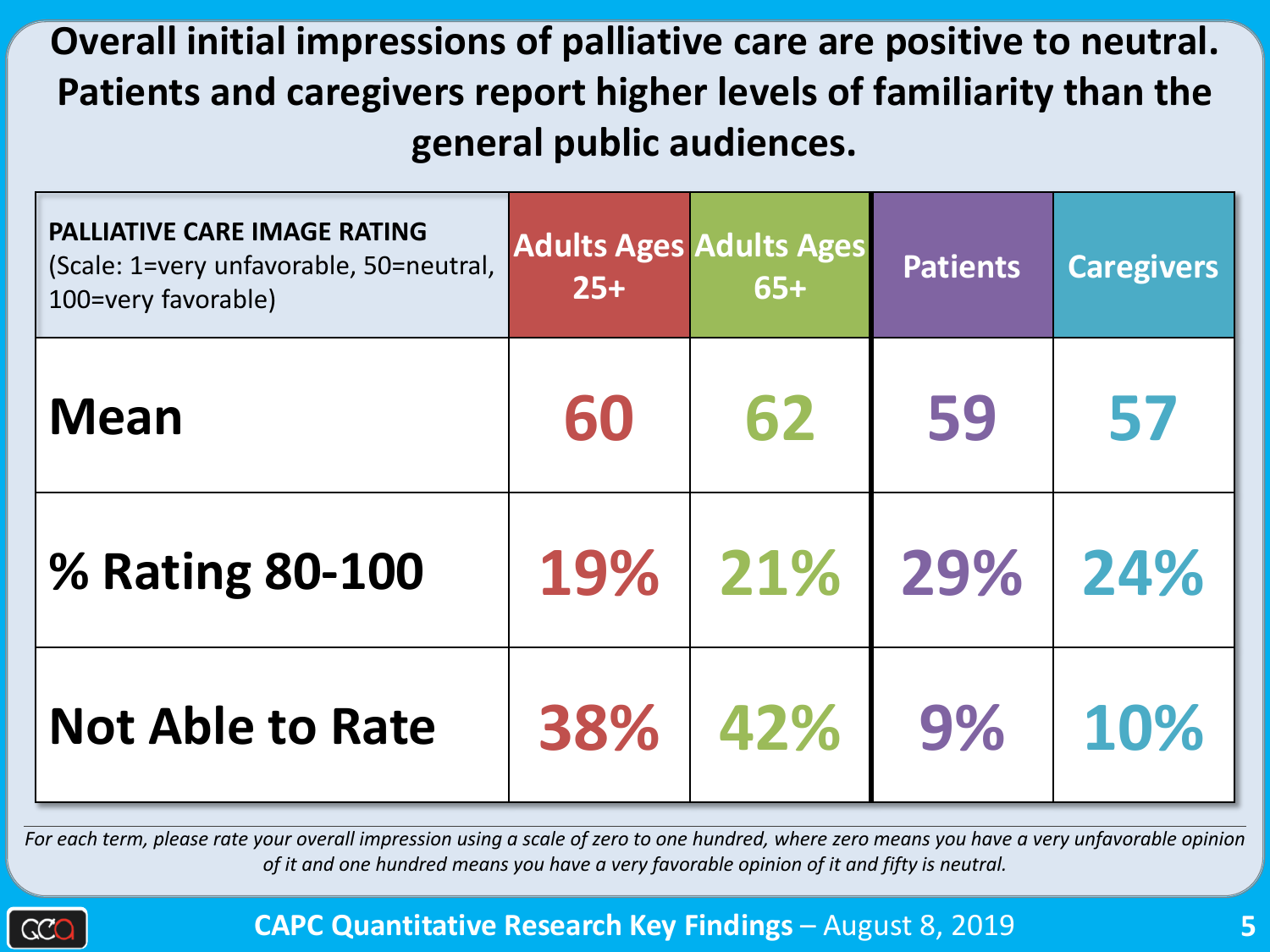**Language still makes a difference. This data continues to show that palliative care should be positioned as care for patients with serious illness but NOT advanced illness. Advanced illness is perceived to be more closely aligned with terminal illness.**



*When you hear the phrase serious/advanced illness, do you think this generally has the same meaning as terminal illness?* 



**CAPC Quantitative Research Key Findings** – August 8, 2019 **6**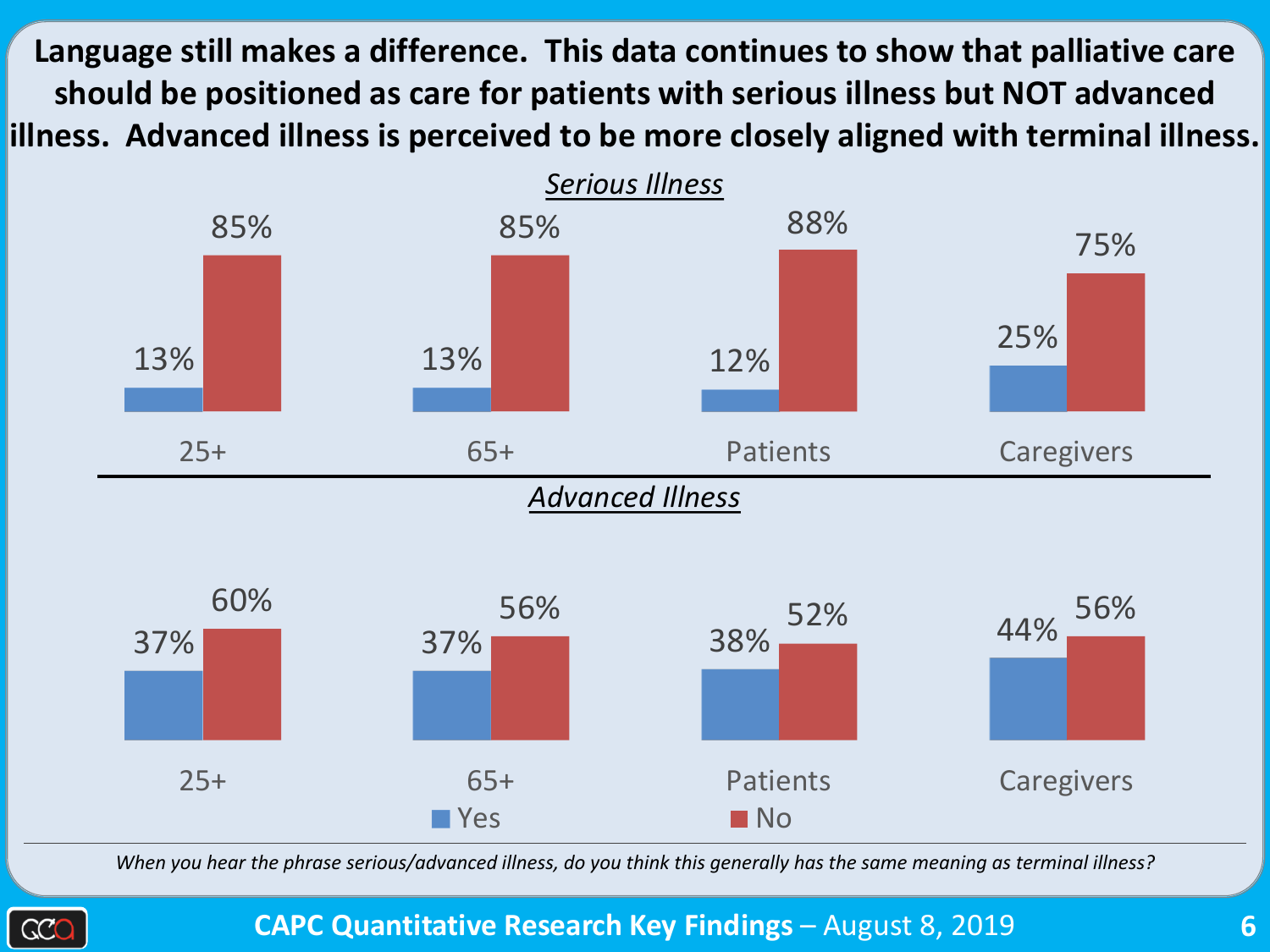#### **We provided respondents with the following definition of palliative care:**

*"Palliative care is specialized medical care for people living with a serious illness. This type of care is focused on providing relief from the symptoms and stress of a serious illness. The goal is to improve quality of life for both the patient and the family.*

*Palliative care is provided by a specially-trained team of doctors, nurses and other specialists who work together with a patient's other doctors to provide an extra layer of support. Palliative care is based on the needs of the patient, not on the patient's prognosis. This care is appropriate at any age and at any stage in a serious illness, and it can be provided along with curative treatment."*

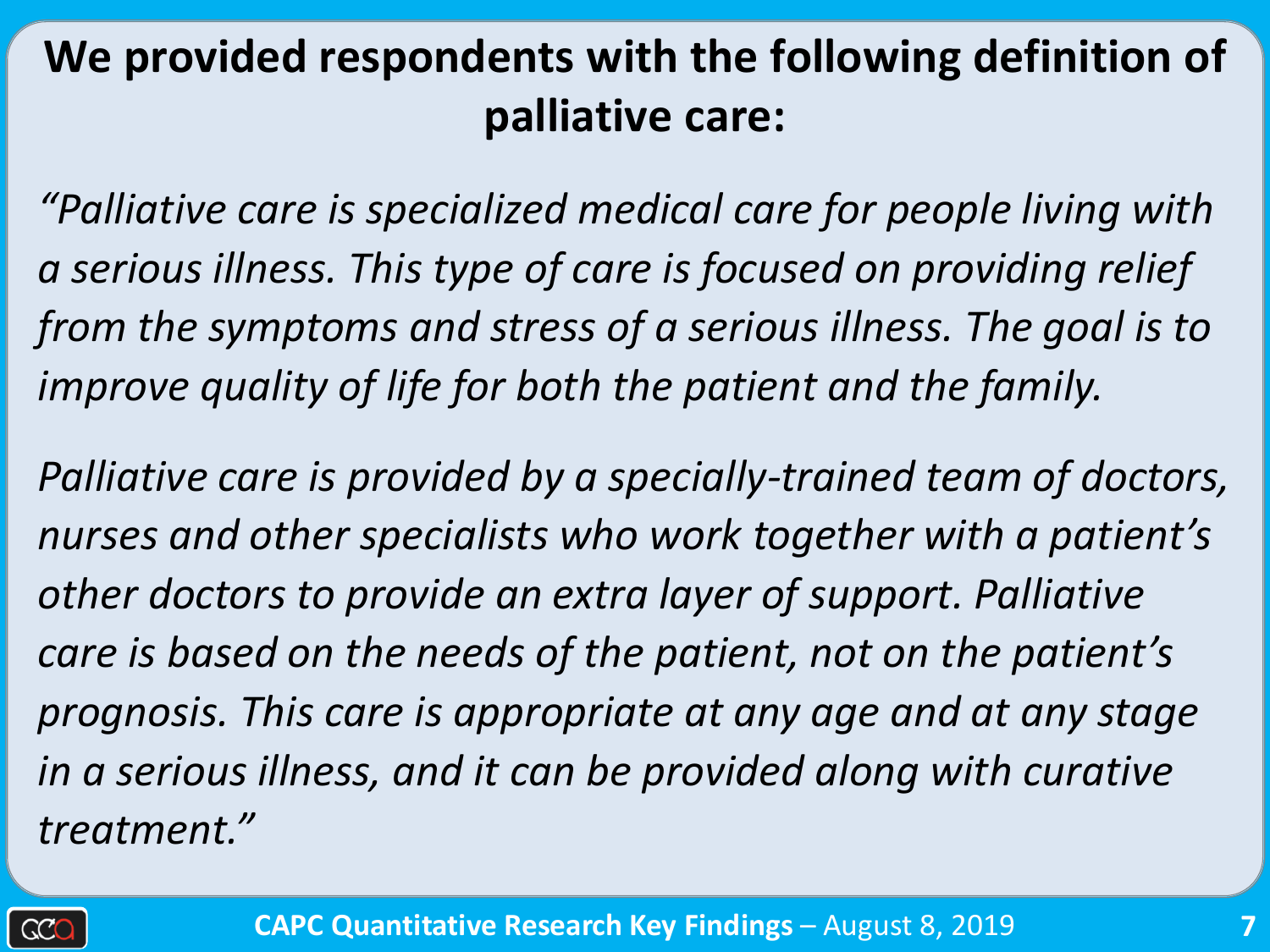**Defining palliative care in this way has a big positive impact on how people feel about palliative care. Consumers are very favorable toward palliative care based on this definition.**

|                                               | <b>Adults Age</b><br>$25+$     |             | <b>Adults Age</b><br>$65+$ |             | <b>Patients</b> |             | <b>Caregivers</b>                 |             |
|-----------------------------------------------|--------------------------------|-------------|----------------------------|-------------|-----------------|-------------|-----------------------------------|-------------|
| <b>PALLIATIVE CARE</b><br><b>IMAGE RATING</b> | % 80-<br>100                   | <b>Mean</b> | $%80-$<br>100              | <b>Mean</b> | $% 80 -$<br>100 | <b>Mean</b> | $% 80 -$<br>100                   | <b>Mean</b> |
| <b>Initial</b>                                | 19%                            | 60          |                            |             |                 |             | $ 21\% $ 62 $ 29\% $ 59 $ 24\% $  | 57          |
| <b>Informed</b>                               | 49%  72  51%  74  51%  73  51% |             |                            |             |                 |             |                                   | 73          |
| <b>Net</b><br><b>Difference</b>               |                                |             |                            |             |                 |             | $+30 +12 +30 +12 +22 +14 +27 +16$ |             |

*Now thinking about your overall opinion of palliative care based on this description, please rate your overall impression using a scale of zero to one hundred, where zero means you have a very unfavorable opinion of this and one hundred means you have a very favorable opinion of this and fifty is neutral.* 

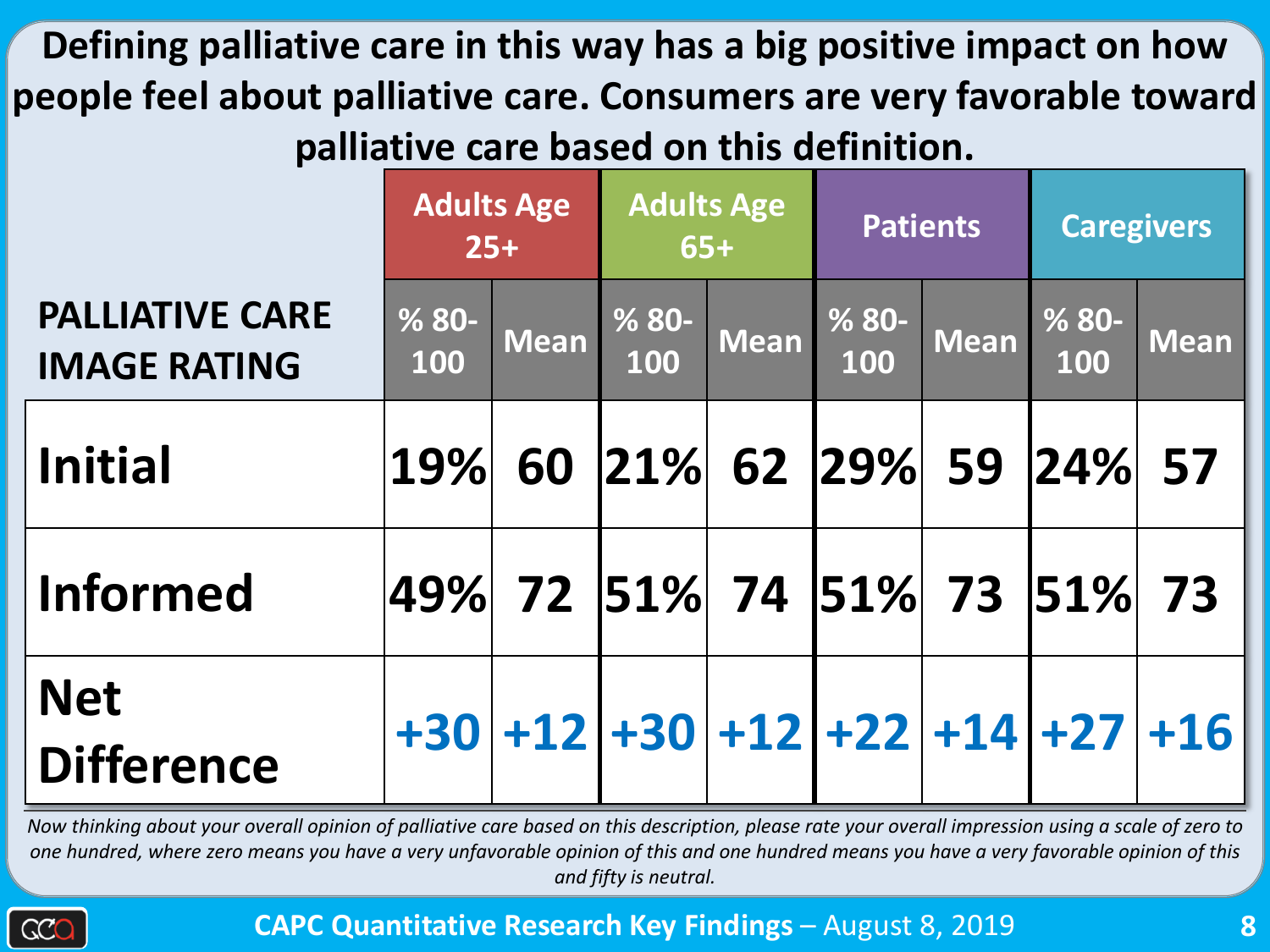#### **More than eight in ten consumers say they would be likely to consider palliative care for themselves or a loved one if they had a serious illness.**

| <b>Likely to Consider Palliative Care</b> | <b>Adults</b><br>Ages 25+ | <b>Adults</b><br>Ages 65+ | <b>Patients</b> | <b>Caregivers</b> |
|-------------------------------------------|---------------------------|---------------------------|-----------------|-------------------|
| <b>Very Likely</b>                        | 62%                       | 61%                       | 41%             | 51%               |
| <b>Total Likely</b>                       | 90%                       | 87%                       | 86%             | 89%               |
| <b>Total Not Likely</b>                   | 8%                        | 8%                        | 14%             | 11%               |

*And how likely, if at all, would you be to consider palliative care for a loved one if they had a serious illness?*

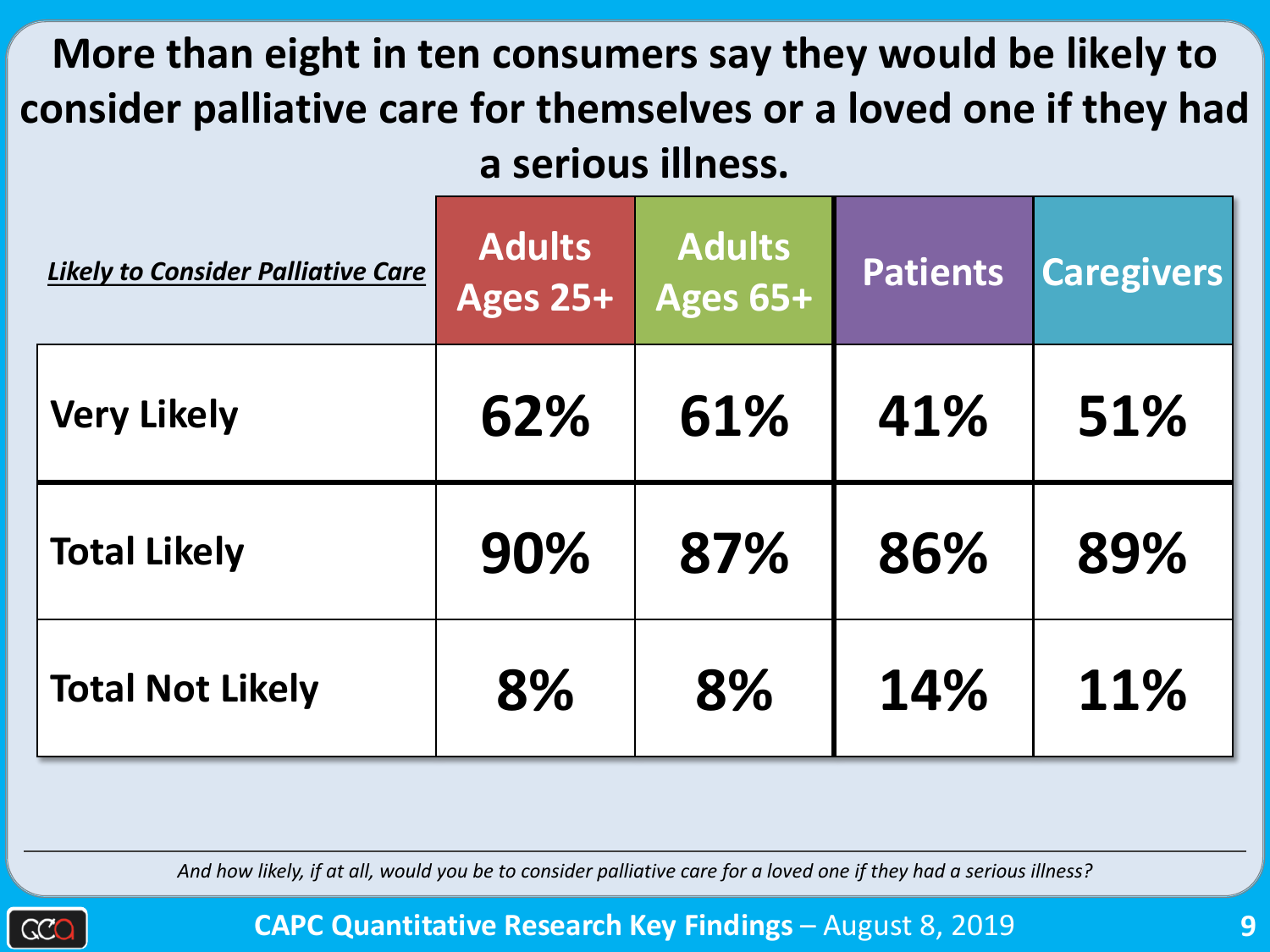**There is a strong belief among these consumer audiences that it is very important for palliative care services be made available at all hospitals for patients with a serious illness and their families.** 

| <b>Importance of Palliative Care</b><br><b>Services Being Available At All</b><br><b>Hospitals</b> | <b>Adults</b><br>Ages 25+ | <b>Adults</b><br>Ages 65+ | <b>Patients</b> | <b>Caregivers</b> |
|----------------------------------------------------------------------------------------------------|---------------------------|---------------------------|-----------------|-------------------|
| <b>Very Important</b>                                                                              | 71%                       | 71%                       | 69%             | 68%               |
| <b>Total Important</b>                                                                             | 94%                       | 94%                       | 94%             | 95%               |
| <b>Total Not Important</b>                                                                         | 5%                        | 5%                        | 6%              | 5%                |

*Thinking some more about palliative care...how important do you think it is that palliative care services be made available at all hospitals for patients with a serious illness and their families?* 

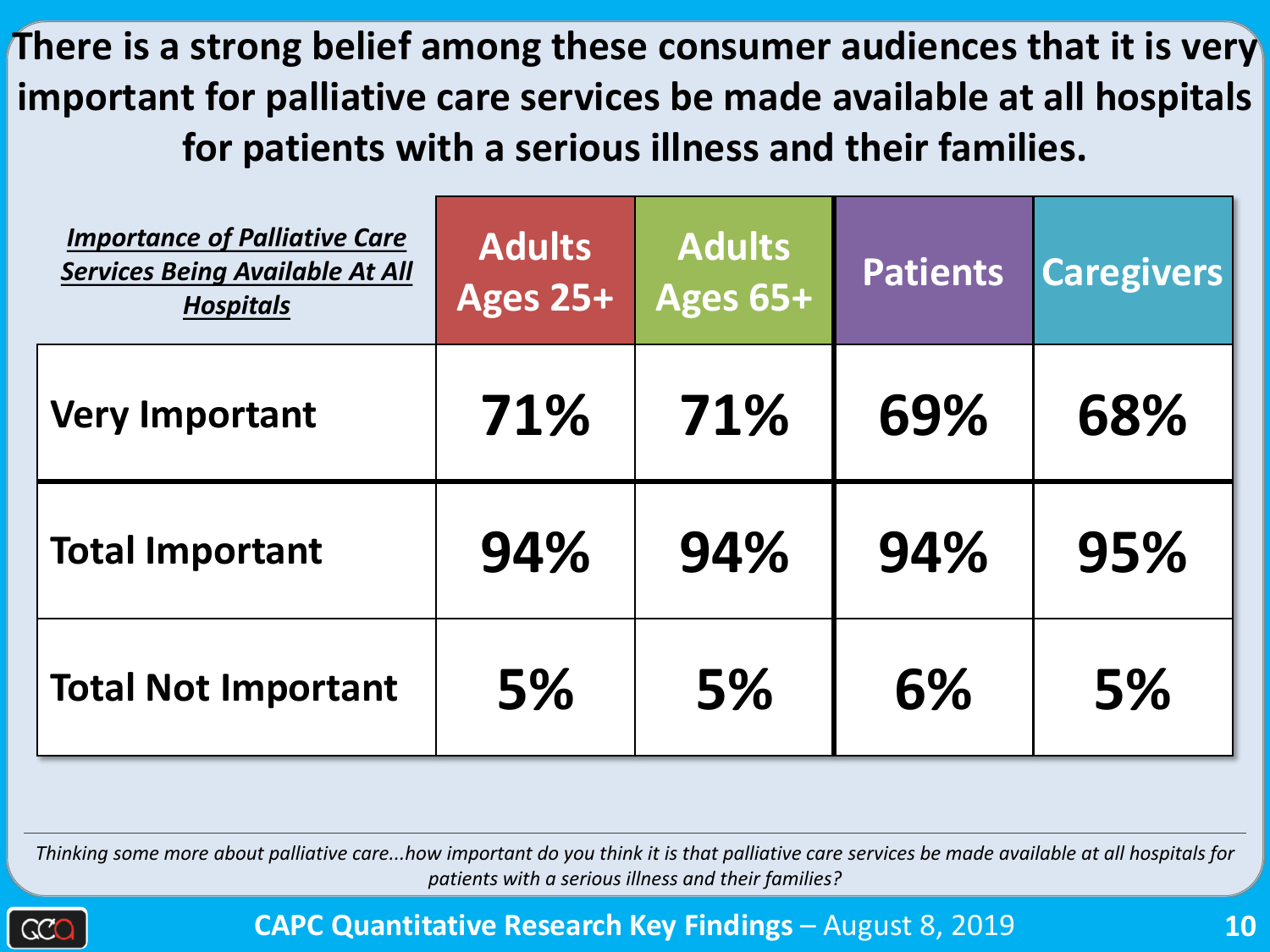#### **After hearing the definition of palliative care, substantial majorities of consumer audiences "strongly agree" with these premises about palliative care:**

| %Strongly Agree - Ranked by<br><b>Patients</b>                                                                                                                                           | <b>Adults</b><br><b>Ages 25+</b> | <b>Adults</b><br>Ages 65+ | <b>Patients</b> | <b>Caregivers</b> |
|------------------------------------------------------------------------------------------------------------------------------------------------------------------------------------------|----------------------------------|---------------------------|-----------------|-------------------|
| Palliative care treatment options should be<br>fully covered by health insurance.                                                                                                        | 74%                              | 77%                       | 77%             | 78%               |
| It is important that patients with a serious<br>illness and their families be educated that<br>palliative care is available to them together<br>with curative treatment.                 | 78%                              | 80%                       | 76%             | 72%               |
| Doctors who treat patients with a serious<br>illness should refer these patients to<br>palliative care when the patient is<br>experiencing difficult-to-manage pain or<br>other symptoms | 58%                              | 62%                       | 63%             | 65%               |
| Palliative care should be available to patients<br>with a serious illness based on a patient's<br>need, not based on their prognosis.                                                    | 64%                              | 70%                       | 62%             | 61%               |

*Now I am going to read you some statements about palliative care. For each statement please tell me whether you agree or disagree with the following statements.*

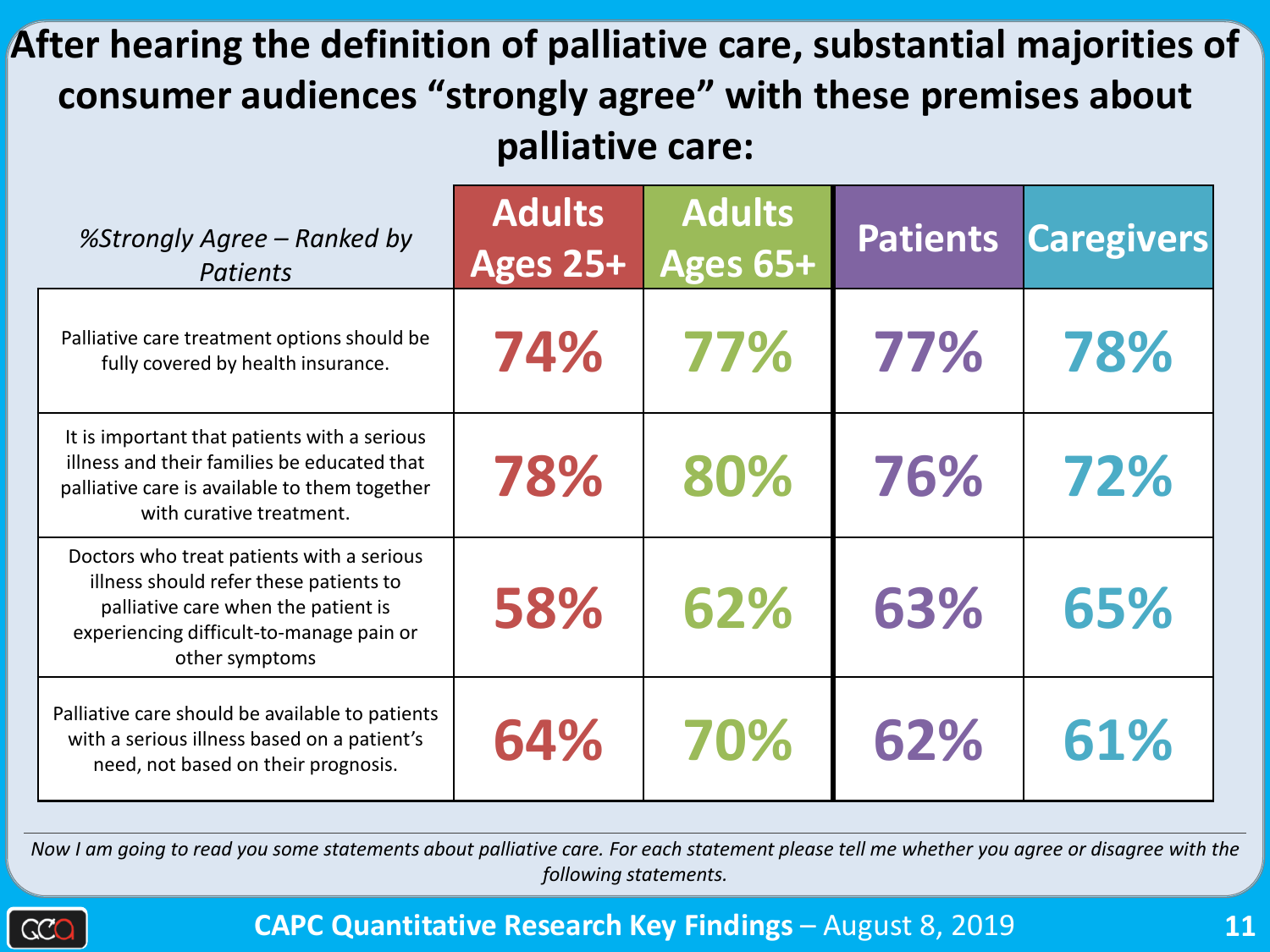## **Key Findings**

- **All nine of the messaging and talking points we tested regarding palliative care score well as compelling statements among consumers.**
- **Those statements that focus on improving life expectancy, providing the best quality of life, appropriate at any age and providing the care alongside curative treatment, matching treatment options to patient goals, being a team approach to care, providing an extra layer of support, and providing relief for patients.**
- **There are some modest differences in how the different consumer audiences rate these messaging statements in terms of what is most compelling to them.**

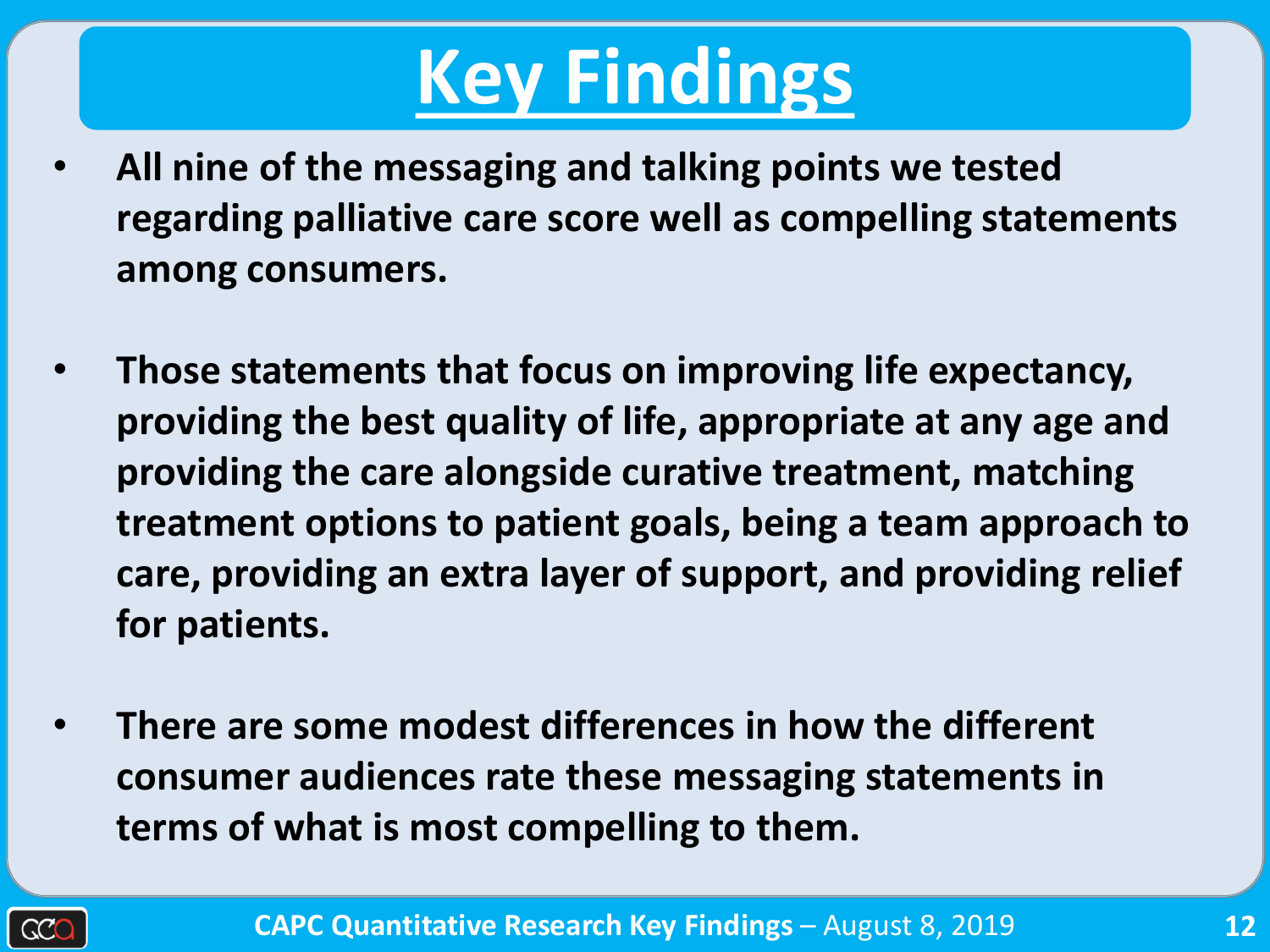| Palliative Care Messages Tested - % Much More Favorable of Palliative Care                                                                                                                                                      |                                  |                           |                 |                   |  |  |  |
|---------------------------------------------------------------------------------------------------------------------------------------------------------------------------------------------------------------------------------|----------------------------------|---------------------------|-----------------|-------------------|--|--|--|
| %Much More Favorable - Ranked by<br><b>Patients</b>                                                                                                                                                                             | <b>Adults</b><br><b>Ages 25+</b> | <b>Adults</b><br>Ages 65+ | <b>Patients</b> | <b>Caregivers</b> |  |  |  |
| Recent studies, including one published in the New England Journal of Medicine,<br>have shown that patients with a serious illness who have received palliative care<br>lived longer than those that did not receive this care. | 56%                              | 57%                       | 69%             | 61%               |  |  |  |
| The goal of palliative care is to relieve suffering and provide the best possible<br>quality of life for a patient and their family.                                                                                            | 58%                              | 61%                       | 67%             | 71%               |  |  |  |
| Palliative care provides patients with relief from the symptoms, pain, and stress<br>of a serious illness                                                                                                                       | 49%                              | 53%                       | 67%             | 65%               |  |  |  |
| Palliative care is appropriate at any age and at any stage in a serious illness and<br>can be provided alongside curative treatment.                                                                                            | 54%                              | 53%                       | 66%             | 56%               |  |  |  |
| Palliative care doctors, nurses, and other specialists work together as a team<br>with a patient's other doctors to provide an extra layer of support.                                                                          | 51%                              | 54%                       | 64%             | 58%               |  |  |  |
| Palliative care helps patients and family members coordinate a patient's care<br>among health care providers and navigate the medical system.                                                                                   | 48%                              | 52%                       | 63%             | 56%               |  |  |  |
| Palliative care is available to patients with a serious illness regardless of their<br>prognosis.                                                                                                                               | 47%                              | 52%                       | 61%             | 58%               |  |  |  |
| The palliative care team of doctors, nurses, and other specialists spends time<br>with a patient and their family to help them match their treatment options to<br>their goals.                                                 | 54%                              | 57%                       | 60%             | 57%               |  |  |  |
| Palliative care is about treating the patient as opposed to the disease                                                                                                                                                         | 45%                              | 47%                       | 57%             | 56%               |  |  |  |

*Now I am going to read you some more statements about palliative care. For each statement please tell me whether the statement gives you a more favorable opinion about palliative care, a less favorable opinion about palliative care, or if it makes no difference in your opinion of palliative care one way or the other.*

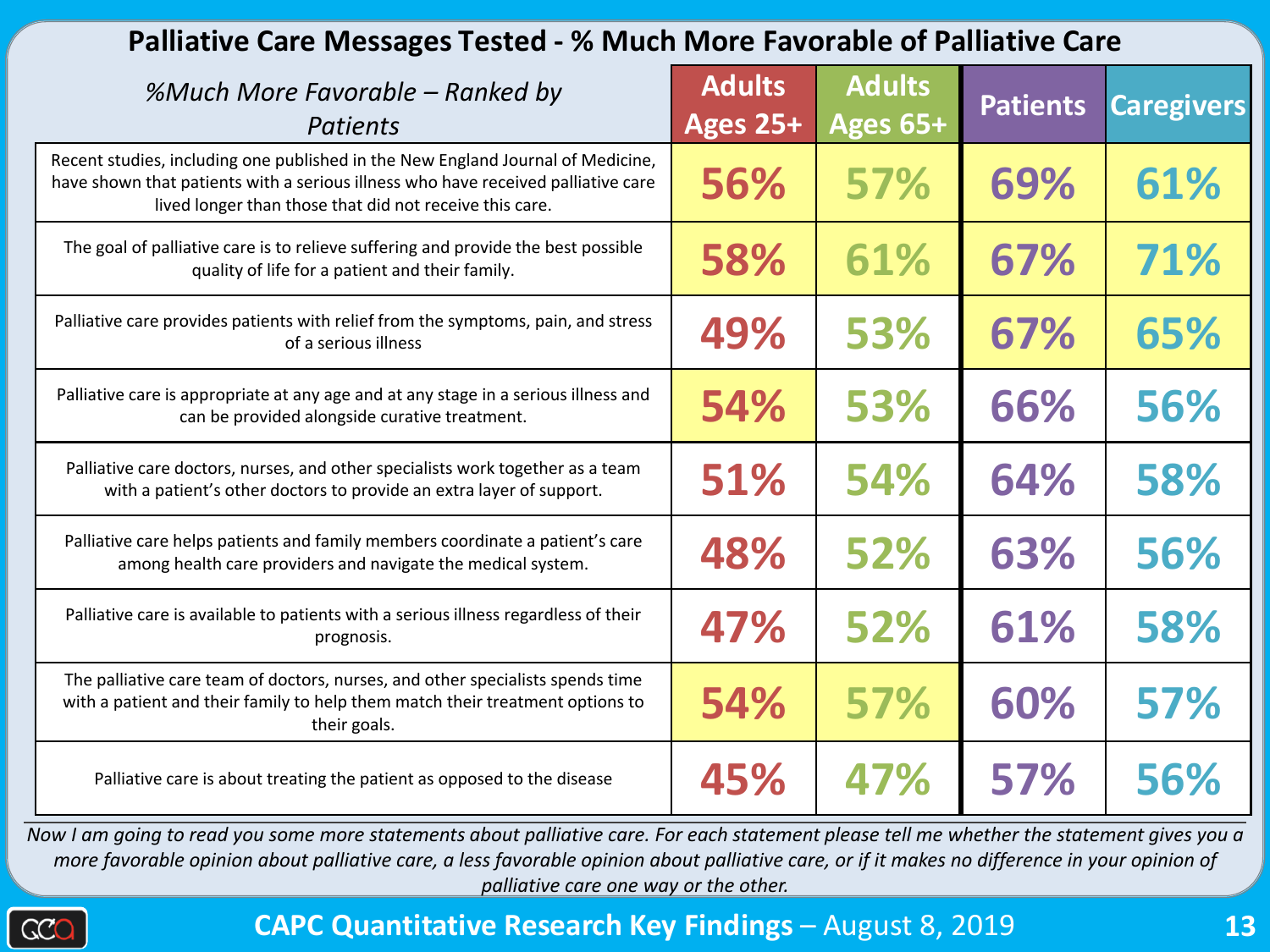#### **When asked to choose the two MOST important things to convey about palliative care, consumers choose relieving suffering, providing the best possible quality of life.**

|                                                                                                                        | $25+$ | $65+$ | <b>Patients</b> | <b>Caregivers</b> |
|------------------------------------------------------------------------------------------------------------------------|-------|-------|-----------------|-------------------|
| The goal of palliative care is to relieve suffering and<br>provide the best possible quality of life                   | 29%   | 30%   | 49%             | 45%               |
| The palliative care team spends time with a patient and<br>their family to help match treatment options to their goals | 23%   | 25%   | 17%             | 26%               |
| It helps coordinate a patient's care and helps them<br>navigate the medical system                                     | 19%   | 17%   | 12%             | 13%               |
| Studies have shown that patients who receive it live longer                                                            | 18%   | 11%   | 21%             | 18%               |
| It is appropriate at any age and at any stage in a serious<br>illness                                                  | 18%   | 17%   | 15%             | <b>15%</b>        |
| It is about treating the patient as opposed to the disease                                                             | 17%   | 16%   | 16%             | 21%               |
| It provides patients with relief from symptoms, pain, and<br>stress                                                    | 16%   | 13%   | 31%             | 26%               |
| It is available to patients with a serious illness regardless of<br>their prognosis                                    | 14%   | 13%   | 16%             | 10%               |
| It is a team approach to provide an extra layer of support                                                             | 12%   | 10%   | 10%             | 11%               |
| It can be provided together with curative treatment                                                                    | 9%    | 10%   | 10%             | 10%               |
| None Of These                                                                                                          | 3%    | 3%    | 1%              | 3%                |

*Thinking more specifically about palliative care and some of the things you have heard in the survey so far...which ONE of the following attributes do you think are most important to convey to people about palliative care? ) And which is the next most important thing to convey about palliative care?*

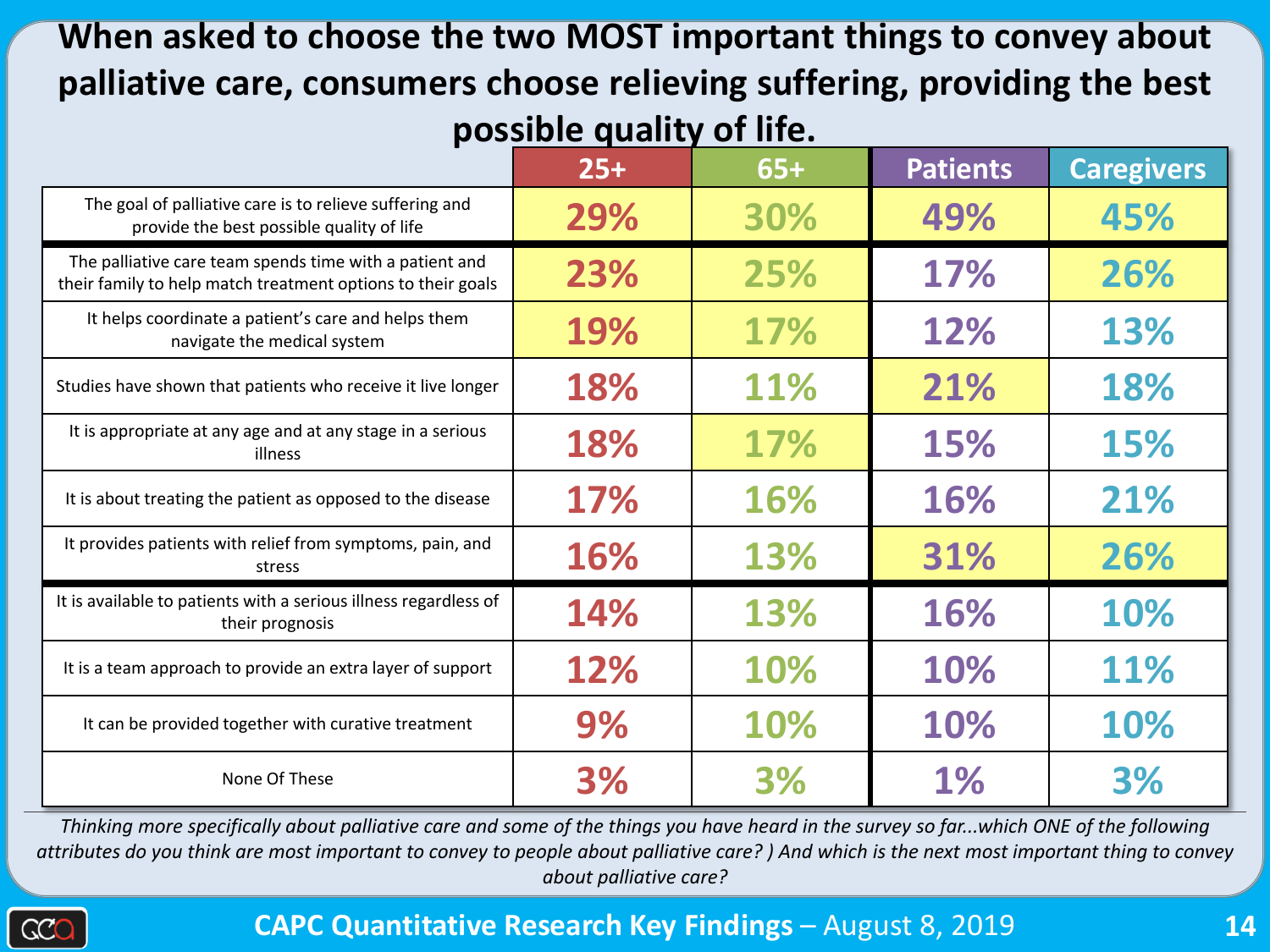**How you talk about palliative care impacts perceptions about palliative care. Attitudes about palliative care shift to become significantly more favorable throughout the course of the survey as respondents are educated about palliative care.**

|                                                 | <b>Adults Ages</b> | $25+$       | <b>Adults Ages</b><br>$65+$ |             | <b>Patients</b> |             | <b>Caregivers</b> |             |
|-------------------------------------------------|--------------------|-------------|-----------------------------|-------------|-----------------|-------------|-------------------|-------------|
| <b>PALLIATIVE CARE</b><br><b>IMAGE RATING</b>   | $% 80 -$<br>100    | <b>Mean</b> | $% 80 -$<br>100             | <b>Mean</b> | $% 80 -$<br>100 | <b>Mean</b> | $% 80 -$<br>100   | <b>Mean</b> |
| <b>Initial</b>                                  | 19%                | 60          | $ 21\% $                    | 62          | 29%             | 59          | 24%               | 57          |
| <b>Informed</b>                                 | 49%                | 72          | $ 51\% $                    | 74          | $ 51\% $        | 73          | 51%               | 73          |
| <b>Post</b><br><b>Messaging</b>                 | 65%                | 81          | 65%                         | 81          | 66%             | 81          | 63%               | 79          |
| <b>Net Difference</b><br>(Post Message-Initial) | $+46$              | $+21$       | $+44$ +19                   |             | $+37$ +22 +39   |             |                   | $+22$       |

Now having heard more information about palliative care, please rate your overall impression using a scale of zero to one hundred, where zero means you have a very unfavorable opinion of *this and one hundred means you have a very favorable opinion of this and fifty is neutral.*